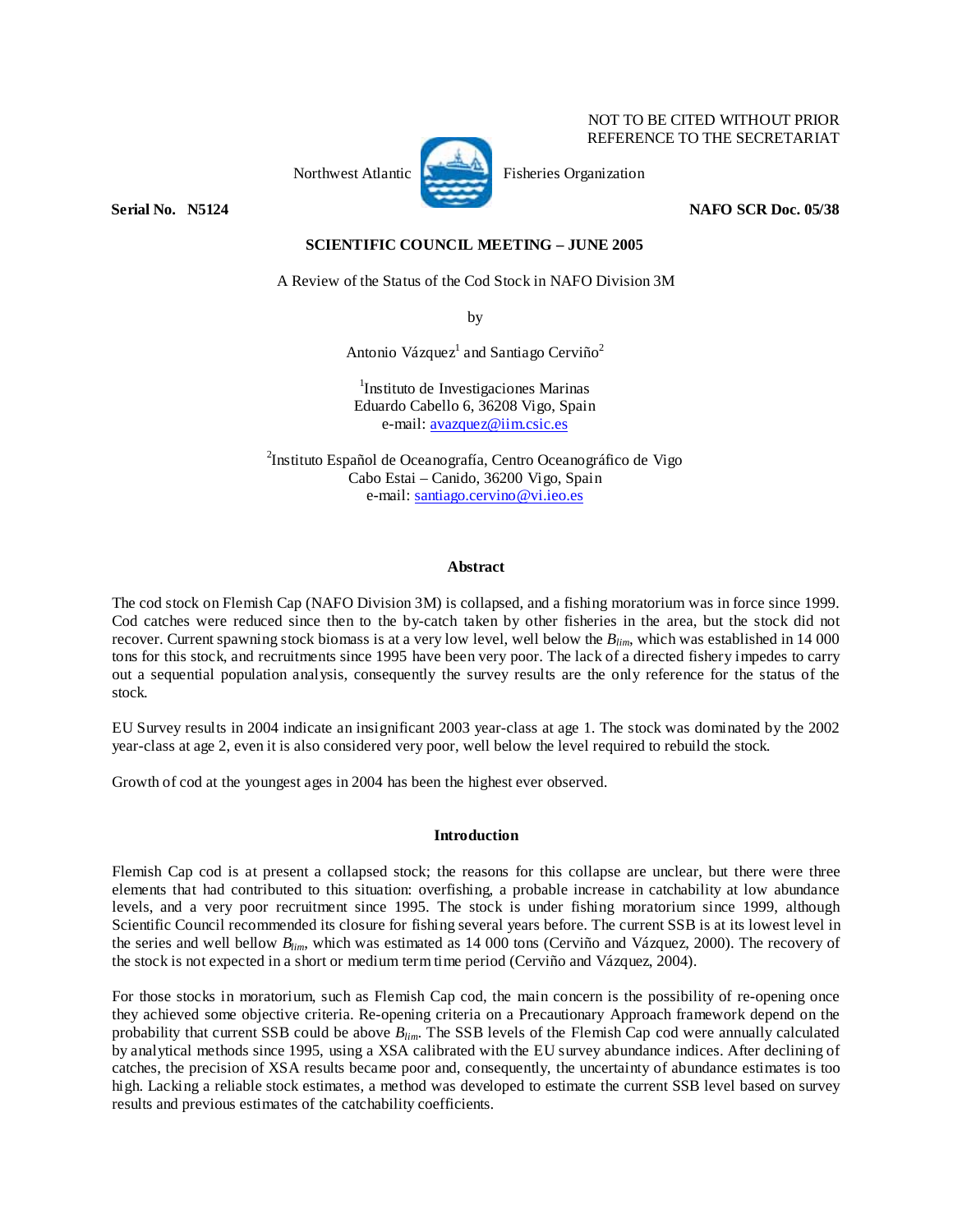## **Material and Methods**

The EU Flemish Cap bottom trawl survey was carried out since 1988 targeting the main commercial species inside the 730 m (400 fathoms) bathymetric contour. The surveyed zone includes the complete area distribution for cod, which rarely occurs deeper than 500 m. The survey is being carried out by RV *Vizconde de Eza* since 2003 using the same gear and procedures, but increasing sampling depth to 1 460 m (800 fathoms) (Casas and Gonzalez, 2005). A calibration trail between these two vessels was made in 2003 and 2004 (Gonzalez and Casas, 2005).

Taking into account the results of the calibration, the former data series (1988-2002) based on RV *Cornide de Saavedra* catchability were converted to the scale of RV *Vizconde de Eza* catchability as follows:

- catches were multiplied by 1.1, the correction factor
- length frequency and abundance at age data were also multiplied by 1.1 (differences in catchability between both survey vessels were considered independent of length and age, taking into account the poor fit of calibration's ratios at length to a Warren's function).

For 2003 and 2004, those years when the calibration took place, the whole set of hauls of both vessels were used to calculate abundance indices in order to reduce estimates variance: catches in weigh and number as well as frequencies at length were taken as they were in RV *Vizconde de Eza's* hauls, and data from RV *Cornide de Saavedra's* hauls were converted according the criterion already said. Length distributions calculated in this way as well as those only based on RV *Vizconde de Eza* or RV *Cornide de Saavedra* data are presented in Fig. 1. The main effect of this procedure was noted on the abundance at age 1, the left most modal group, but abundance of larger size groups is roughly the same. It is necessary to point out that R/V *Cornide de Saavedra's* hauls did not cover the whole strata where cod is found and abundance in there was not estimated, so its result is a sub-estimation of the stock.

Cod abundance estimates are presented in Table 1, where data are presented in the new standard index: catch per standard haul in the *Vizconde de Eza's* scale. Weight and maturity at age results are presented in Table 2.

Even *Vizconde de Eza's* surveys in 2003 and 2004 cover most of strata to the 1 460 m depth, the change in depth do not affect total biomass survey estimates for cod because this species is not found deeper that 730 m. However, the abundance indices expressed in catch per standard haul could change if new strata are considered; even their catch contribution is always cero. So, in order to maintain the uniformity of the series, mean catches per standard haul remain referred to the former 19 strata, all of them less than 730 metres depth. Obviously these two indices are proportional between them:

## Mean-catch-per-standard-haul  $= 0.0012435 * Total-biomass-swept-area-estimated$

according to Saborido and Vázquez (2003). This transformation is independent of the scale being used: Cornide or Vizconde, because gear and other characteristics of the haul remained the same.

The method described by Cerviño and Vázquez (2004) was applied to evaluate the level of the SSB in relationship to *Blim*. SSB is currently estimated as a sum of products of abundance at age, weight at age and maturity at age. When survey abundances at age are used, the result is a SSB-survey estimate. An absolute SSB value is based on total stock abundances at age. The relationships between survey abundance and stock abundance at age are said catchability coefficients. Catchability at age values, which have been derived from last XSA assessment (Vázquez and Cerviño, 2002), as well their errors, calculated by bootstrapping the XSA residuals, were already used as in last analysis (Cerviño and Vázquez, 2004). It is important to note that these catchability values were calculated using survey indices expressed in the scale of RV *Cornide de Saavedra* and in units of swept area totals. Current survey indices were appropriately transformed to that scale to calculate SSB. The results are absolute figures in any case.

Errors in abundances at age and catchability at age are used to calculate the probability distribution of SSB estimates. It was calculated by bootstrapping, re-sampling abundance indices and catchability coefficients independently 2 000 times.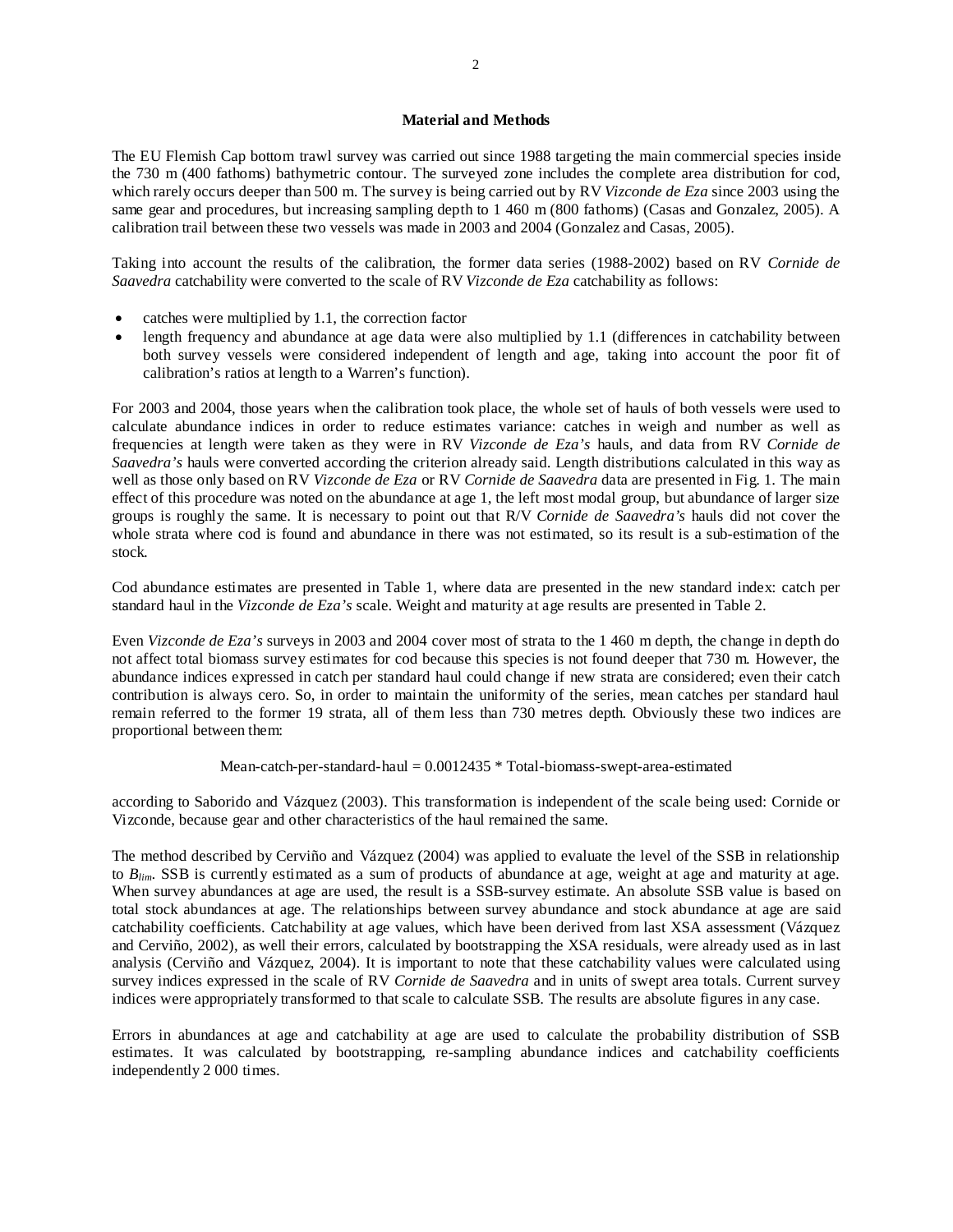### **Results and Discussion**

Probability distribution of survey abundance at age, as calculated by bootstrap, is presented in Table 3. All means are lightly above their deterministic values due to bias in a range between 3.2 % and 31.6%. Coefficient of variation varies from 0.1 at age 2 to 0.8 at age 1, being inversely proportional to abundance. All values have positive skewness.

Distribution statistics for SSB estimates are presented in Table 4. Their means are also lightly over their deterministic values, and their biases are about 1.5 % in the whole series. Coefficients of variation range from 0.14 in 2004 to 0.25 in 1992. All the skewness are positive. The 2003 SSB figure of 846 tons in last year assessment (Cerviño and Vázquez, 2004) was now calculated as 1416 tons (Table 4) due to some mistakes detected: age 8 had been used instead age 8+.

The SSB 2004 figure: 2265 tons, is well below the level observed before 1996, when the stock was not yet collapsed. Figure 2 shows the trend in SSB with the 90 % percentiles as well as the values derived from last XSA (Vázquez and Cerviño, 2002). Although XSA values are in some cases outside the confidence margins of surveybased values, both series show similar trends and both XSA and survey-based SSB are under *Blim* since 1996.

Figure 3 shows the most important result for reopening fishery advice: the cumulative SSB distribution that shows the probability of being over *Blim*, which is 14 000 tons for this stock. Every SSB estimate in the 2000 runs bootstrap is below *Blim*.

The observed trends in the EU survey abundance at age are clear enough to realize that the stock continues collapsed. All year-classes are at similar low level than in previous years, and no signal of recovery is observed. Abundance at age 1 in 2003 has been the highest since 1995 and its abundance was also observed at age 2 in 2004, however it remains at a low level in relation to those year-classes before 1995. The abundance at age 1 in the EU survey in 2004 is very poor as well as the abundance at older age groups, so a stock recovery is not expected in a short or medium term.

Figure 4 shows growth in weight at age for several cohorts in comparison to Wells (1983) results from the 1949- 1950 period and two dates: July-September 1964 and July-August 1968. Those previous results had been interpreted as indicative of an increase in growth at age from 1949-50 to 1964-68. Growth at age observed in the 1964-1968 period is similar to the one observed for the 1993 and 1994 cohorts, the last two year-classes with a low but still important abundance when recruited. The growth of the 1993 and 1994 year-classes was similar to the previously observed even the stock biomass was at very low level after 1995. The growth of the 1999 to 2002 cohorts was much higher, and they also lived at a very low stock biomass level. Apparently, the main difference between the 1993-1994 and 1999-2002 year-classes is not the low stock biomass level they lived with, but their different abundance when they recruited to the stock, one being low and the other being extremely poor. Growth rate related to cohort abundance has been described by Pérez-Gándaras and Zamarro (1990), who found a negative relationship between cohort abundance and growth.

#### **References**

Casas, J.M. and D. González Troncoso – 2005. Results from bottom trawl survey on Flemish Cap of July 2004. *NAFO SCR Doc.* 05/35.

Cerviño, S. and A. Vázquez – 2000. An assessment of cod stock in NAFO Division 3M. *NAFO SCR Doc.* 00/40.

Cerviño, S. and A. Vázquez – 2004. A Survey-based Assessment of Cod in Division 3M. *NAFO SCR Doc.* 04/53.

González Troncoso, D. and J.M. Casas – 2005. Calculation of the calibration factors from the comparative experience between the R/V Cornide de Saavedra and the R/V Vizconde de Eza in Flemish Cap in 2003 and 2004. *NAFO SCR Doc.* 05/29.

Pérez-Gándaras, G. and J. Zamarro – 1990. Changes in cohort growth of Flemish Cap cod. *NAFO SCR Doc.* 90/40.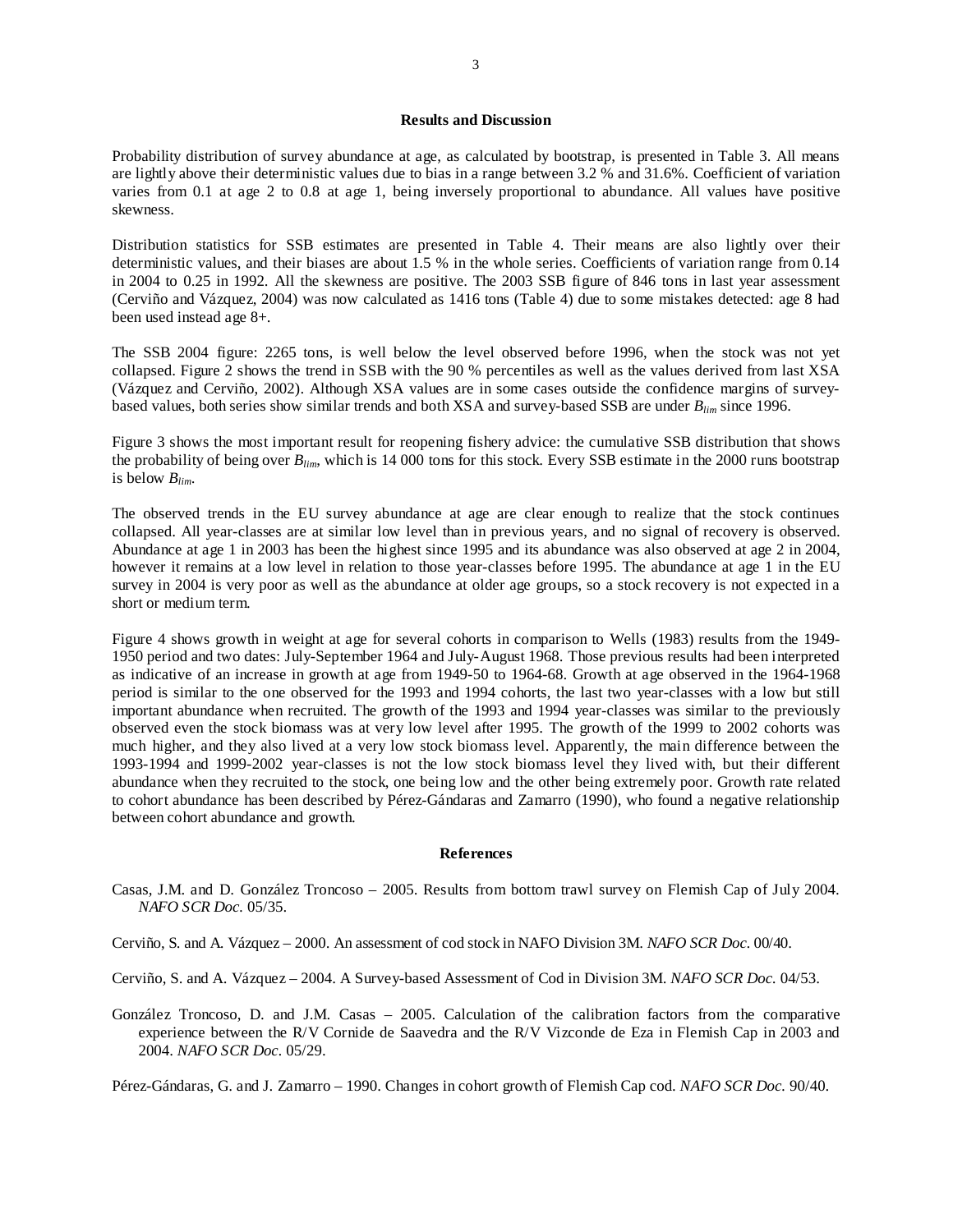- Saborido, F. and A. Vázquez 2003. Results from Bottom Trawl Survey on Flemish Cap of July 2002. *NAFO SCR Doc.* 03/42.
- Vázquez, A. and S. Cerviño 2002. An assessment of the cod stock in NAFO Division 3M. *NAFO SCR Doc.* 02/58.
- Wells, R.– 1983. Changes in average length-at-age of cod on the Flemish Cap. *NAFO SCR Doc.* 83/VI/42.

**Table 1** – Survey abundance at age (mean number per RV *Vizconde de Eza* standard haul – 19 strata).

| Abundance 1988 1989 1990 1991 1992 1993 1994 1995 1996 1997 1998 1999 2000 2001 2002 2003 2004 |      |       |       |       |        |                                                                                             |                                    |  |  |      |      |           |
|------------------------------------------------------------------------------------------------|------|-------|-------|-------|--------|---------------------------------------------------------------------------------------------|------------------------------------|--|--|------|------|-----------|
|                                                                                                |      |       |       |       |        | 6.35 28.46 3.41 188.51 97.38 5.97 4.30 2.11 0.05 0.05 0.03 0.01 0.24 0.62 0.00 0.67 0.01    |                                    |  |  |      |      |           |
|                                                                                                |      |       |       |       |        | 98.60 15.08 16.33 35.02 50.69180.88 5.25 15.55 4.05 0.19 0.10 0.11 0.02 2.26 1.58 0.05 2.47 |                                    |  |  |      |      |           |
|                                                                                                |      |       |       |       |        | 54.47115.28 6.50 21.04 6.49 38.85 33.65 1.69 8.39 4.30 0.12 0.14 0.38 0.01 0.76 0.64 0.02   |                                    |  |  |      |      |           |
| 4                                                                                              |      |       |       |       |        | 14.48 67.23 21.16 2.64 2.78 1.38 6.24 4.92 1.12 5.96 1.56 0.14 0.23 0.15 0.04 0.19 0.61     |                                    |  |  |      |      |           |
|                                                                                                |      |       |       |       |        | 1.60 25.40 20.05 8.59 0.45 1.74 0.16 1.21 3.07 0.49 1.98 0.90 0.11 0.10 0.09 0.04 0.17      |                                    |  |  |      |      |           |
| 6                                                                                              |      |       |       |       |        | 0.24 1.74 5.88 2.29 1.72 0.23 0.09 0.05 0.26 1.23 0.10 0.57 0.55 0.01 0.04 0.05 0.01        |                                    |  |  |      |      |           |
|                                                                                                | 0.31 |       |       |       |        | 0.21 0.48 0.40 0.30 0.67 0.01 0.03 0.01 0.03 0.20 0.03 0.22 0.20 0.04 0.01 0.01             |                                    |  |  |      |      |           |
| $8+$                                                                                           | 0.09 | -0.09 | -0.09 | -0.09 | - 0.09 | 0.09                                                                                        | 0.09 0.09 0.09 0.09 0.09 0.09 0.09 |  |  | 0.09 | 0.09 | 0.09 0.09 |

**Table 2** - Weight (kg) and maturity at age rate.

| Weight at age                                                     |          | 1988 1989 1990 |          | 1991 1992 1993 1994 1995 1996 1997 |          |          |                   |          |                   |          | 1998     | 1999      | <b>2000</b> | <b>2001</b> |          | 2002 2003 | 2004     |
|-------------------------------------------------------------------|----------|----------------|----------|------------------------------------|----------|----------|-------------------|----------|-------------------|----------|----------|-----------|-------------|-------------|----------|-----------|----------|
|                                                                   | 0.03     | 0.04           | 0.04     | 0.05                               | 0.05     | 0.04     | 0.06              |          | $0.05 \quad 0.04$ | 0.08     | 0.07     | 0.10      | 0.10        | 0.08        | 0.00     | 0.05      | 0.07     |
| 2                                                                 | 0.10     | 0.24           | 0.17     | 0.17                               | 0.25     | 0.22     | 0.21              | 0.24     | 0.25              | 0.32     | 0.36     | 0.37      | 0.58        | 0.48        | 0.42     | 0.33      | 0.60     |
| 3                                                                 | 0.31     | 0.54           | 0.34     | 0.50                               | 0.49     |          | $0.66 \quad 0.59$ | 0.47     | 0.53              | 0.64     | 0.75     | 0.92      | 0.96        | 1.25        | 1.12     | 0.92      | 1.42     |
| 4                                                                 | 0.68     | 1.04           | 0.85     | 0.86                               | 1.38     | 1.21     | 1.32              | 0.96     | 0.80              | 1.00     | 1.19     | 1.30      | 1.61        | 1.70        | 1.43     | 1.60      | 2.07     |
| 5                                                                 | 1.97     | 1.60           | 1.50     | 1.61                               | 1.70     | 2.27     | 2.26              | 1.85     | 1.32              | 1.31     | 1.66     | 1.85      | 1.91        | 2.56        | 2.47     | 2.77      | 3.22     |
| 6                                                                 | 3.59     | 2.51           | 2.43     | 2.61                               | 2.63     | 2.37     | 4.03              | 3.16     | 2.27              | 2.10     | 1.99     | 2.44      | 2.83        | 3.42        | 3.59     | 3.53      | 5.31     |
|                                                                   | 5.77     | 4.27           | 4.08     | 4.26                               | 3.13     | 3.45     | 4.03              | 5.56     | 4.00              | 2.00     | 3.10     | 3.51      | 3.47        | 3.91        | 4.86     | 5.63      | 5.88     |
| 8+                                                                | 6.93     | 6.93           | 5.64     | 7.69                               | 6.69     | 5.89     | 6.72              | 8.48     | 5.03              | 9.57     | 7.40     | 4.89      | 5.28        | 5.22        | 5.31     | 6.63      | 7.84     |
|                                                                   |          |                |          |                                    |          |          |                   |          |                   |          |          |           |             |             |          |           |          |
|                                                                   |          |                |          |                                    |          |          |                   |          |                   |          |          |           |             |             |          |           |          |
| Maturity at age 1988 1989 1990 1991 1992 1993 1994 1995 1996 1997 |          |                |          |                                    |          |          |                   |          |                   |          |          | 1998 1999 | <b>2000</b> | <b>2001</b> | 2002     | 2003      | 2004     |
|                                                                   | $\Omega$ | $\Omega$       | $\Omega$ | $\Omega$                           | $\Omega$ | 0        | 0                 | $\Omega$ | $\Omega$          | 0        | 0        | $\Omega$  | $\Omega$    | $\Omega$    | 0        |           | $\Omega$ |
|                                                                   | $\Omega$ | $\Omega$       | $\Omega$ | $\Omega$                           | $\Omega$ | $\Omega$ | 0                 | $\Omega$ | $\Omega$          | $\Omega$ | $\Omega$ | $\Omega$  | $\theta$    | $\Omega$    | $\Omega$ | $\Omega$  | $\Omega$ |
| 3                                                                 | 0.04     | 0.04           | 0.07     | $\Omega$                           | $\Omega$ | 0.02     | 0.02              | $\Omega$ | 0.02              | 0.08     | 0.33     | 0.33      | 0.33        | 0.33        | 0.33     | 0.33      | 0.33     |
| 4                                                                 | 0.18     | 0.18           | 0.34     | 0.23                               | 0.23     | 0.16     | 0.57              | 0.77     | 0.56              | 0.69     | 0.87     | 0.87      | 0.87        | 0.87        | 0.87     | 0.87      | 0.87     |
| 5                                                                 | 0.63     | 0.63           | 0.52     | 0.78                               | 0.79     | 0.73     | 0.97              |          |                   | 0.91     |          |           |             |             |          |           |          |
| 6                                                                 | 0.75     | 0.75           | 0.5      | 0.91                               | 0.86     |          |                   |          |                   | 0.96     |          |           |             |             |          |           |          |
|                                                                   | 0.85     | 0.85           | 0.71     | 0.84                               | 0.74     | 0.95     |                   |          |                   |          |          |           |             |             |          |           |          |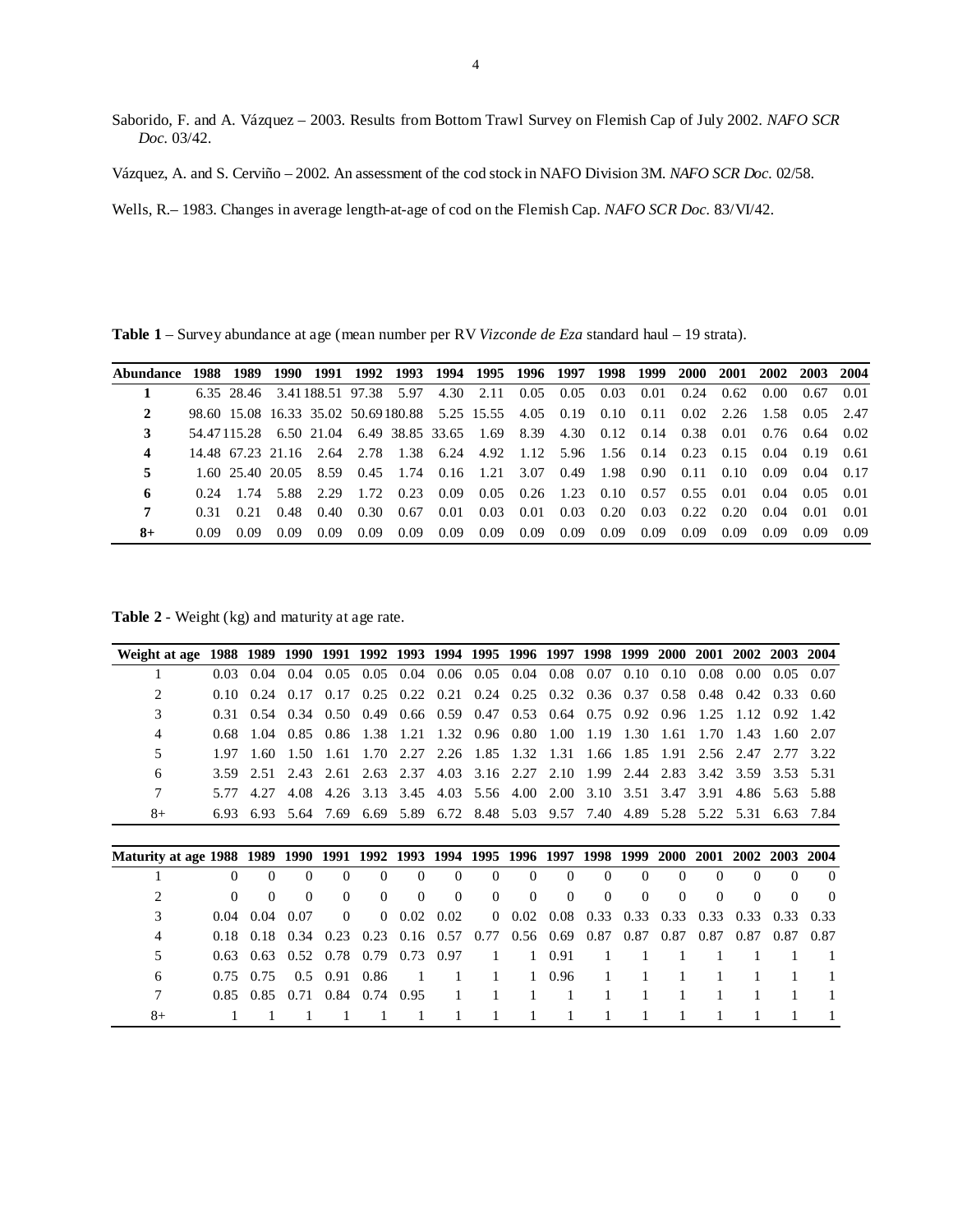|                           |      | $\mathbf 2$ | 3    | 4    | 5    | 6    | 7    | 8    | 9    | 10   |  |
|---------------------------|------|-------------|------|------|------|------|------|------|------|------|--|
| <b>Mean</b>               | 51   | 1952        | 21   | 696  | 199  | 7    | 17   | 9    | 4    | 16   |  |
| <b>Standard Deviation</b> | 41   | 196         | 8    | 99   | 36   | 6    | 8    | 6    | 4    | 7    |  |
| <b>CV</b>                 | 0.80 | 0.10        | 0.37 | 0.14 | 0.18 | 0.79 | 0.49 | 0.68 | 0.93 | 0.48 |  |
| <b>Skewness</b>           | 2.3  | 0.3         | 1.2  | 0.5  | 0.5  | 2.9  | 1.5  | 2.2  | 3.7  | 1.4  |  |
| <b>Bias</b>               | 13.3 | 3.2         | 5.7  | 3.7  | 3.5  | 18.5 | 6.4  | 11.4 | 31.6 | 6.2  |  |
| 5%                        | 10   | 1644        | 11   | 548  | 146  | 2    | 7    | 3    |      |      |  |
| 10%                       | 14   | 1707        | 12   | 576  | 156  | 2    | 8    | 3    |      | 8    |  |
| 50%                       | 39   | 1944        | 19   | 691  | 195  | 6    | 15   | 7    | 3    | 14   |  |
| 90%                       | 101  | 2195        | 30   | 825  | 247  | 13   | 28   | 15   | 8    | 25   |  |
| 95%                       | 127  | 2289        | 35   | 865  | 261  | 17   | 33   | 19   | 11   | 30   |  |

**Table 3** - *Bootstrap* statistics for the 2004 abundance at age absolute total estimates ('000).

**Table 4** - *Bootstrap* statistics for the SSB absolute total estimates (tons).

|                 | 1988  | 1989   | 1990   | 1991  | 1992  | 1993  | 1994  | 1995  | 1996  | 1997  | 1998 | 1999 | 2000 | 2001 | 2002 | 2003 | 2004 |
|-----------------|-------|--------|--------|-------|-------|-------|-------|-------|-------|-------|------|------|------|------|------|------|------|
| <b>Mean</b>     | 11128 | 82914  | 64758  | 29041 | 15812 | 13638 | 13408 | 21405 | 8984  | 11644 | 7439 | 3923 | 3430 | 2175 | 1854 | 1416 | 2265 |
| s.d.            | 2077  | 12749  | 9538   | 5580  | 3977  | 3045  | 3225  | 4144  | 1642  | 1965  | 1153 | 677  | 615  | 455  | 314  | 330  | 319  |
| cv              | 0.19  | 0.15   | 0.15   | 0.19  | 0.25  | 0.22  | 0.24  | 0.19  | 0.18  | 0.17  | 0.15 | 0.17 | 0.18 | 0.21 | 0.17 | 0.23 | 0.14 |
| <b>Skewness</b> | 0.60  | 0.45   | 0.37   | 0.62  | 0.82  | 0.81  | 1.09  | 0.56  | 0.67  | 0.64  | 0.48 | 0.52 | 0.79 | 0.65 | 0.58 | 1.18 | 0.48 |
| bias            | 1.6%  | 1.5%   | $.5\%$ | .5%   | 1.5%  | .6%   | .5%   | .6%   | 1.5%  | 1.5%  | 1.5% | 1.5% | 1.5% | 1.5% | 1.6% | 1.5% |      |
|                 |       |        |        |       |       |       |       |       |       |       |      |      |      |      |      |      |      |
| 5%              | 8070  | 63681  | 50072  | 21025 | 10254 | 9342  | 9028  | 15252 | 6541  | 8778  | 5718 | 2900 | 2533 | 1522 | 1386 | 955  | 1778 |
| 10%             | 8592  | 67364  | 53217  | 22422 | 11232 | 10030 | 9805  | 16478 | 7021  | 9314  | 5999 | 3119 | 2706 | 1628 | 1470 | 1031 | 1873 |
| 50%             | 10961 | 82172  | 63919  | 28398 | 15272 | 13280 | 12979 | 20991 | 8848  | 11449 | 7359 | 3877 | 3372 | 2135 | 1832 | 1378 | 2249 |
| 90%             | 13866 | 99404  | 77150  | 36523 | 21108 | 17484 | 17372 | 27015 | 11089 | 14149 | 8894 | 4817 | 4223 | 2765 | 2255 | 1843 | 2667 |
| 95%             | 14793 | 105279 | 81451  | 39051 | 23148 | 19140 | 19270 | 28795 | 11867 | 14909 | 9429 | 5132 | 4489 | 2996 | 2404 | 1979 | 2810 |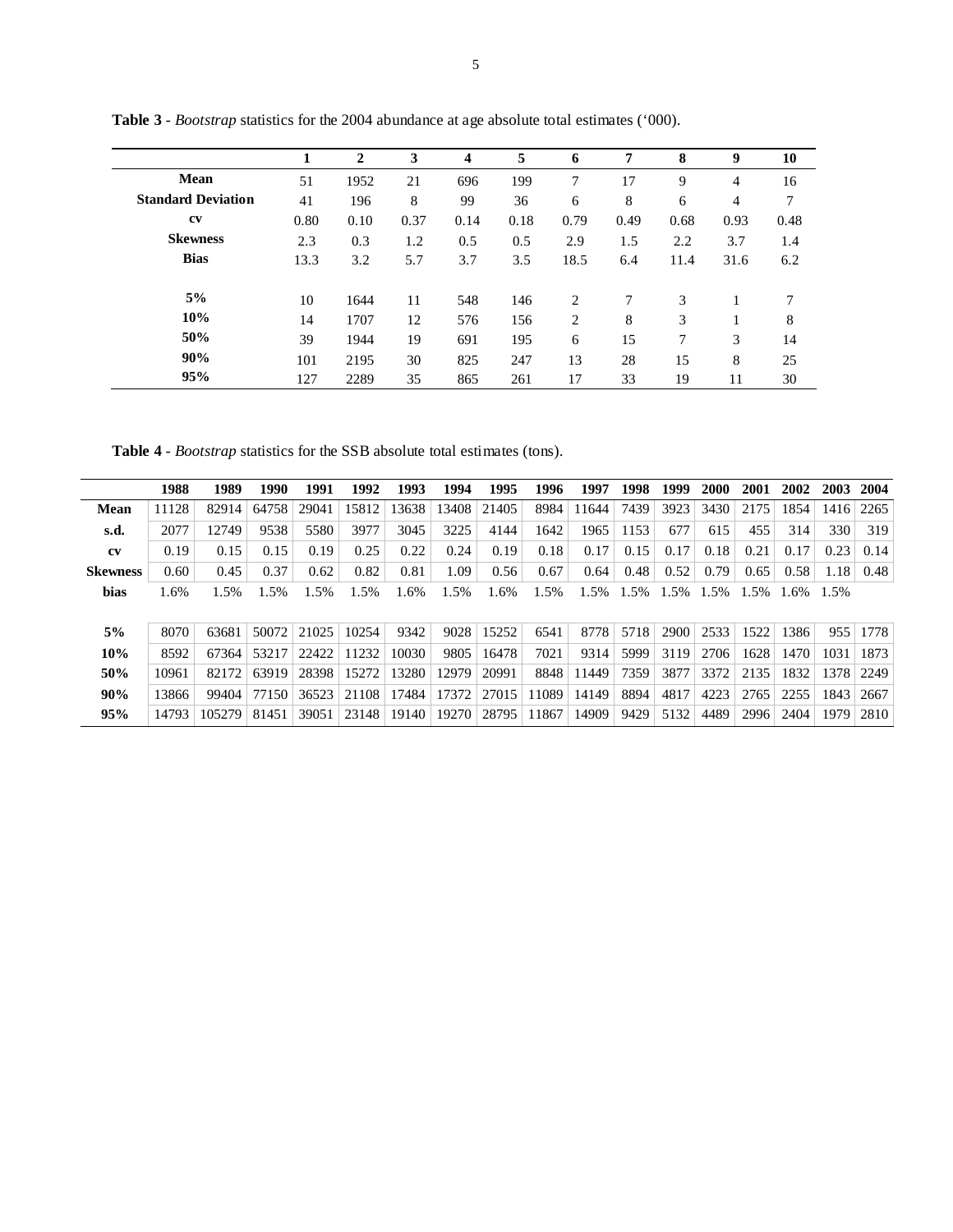

**Fig. 1.** Survey's abundance at age calculated with RV *Vizconde's* results, *Cornide's* results, or both.



**Fig. 2.** SSB values and confidence intervals [0.05-0.95] for years 1988 to 2004 estimated with the stochastic survey-based method. The broken line represents the SSB values estimated in last XSA (Vázquez and Cerviño, 2002). The thick line is the *Blim* level at 14 000 tons.